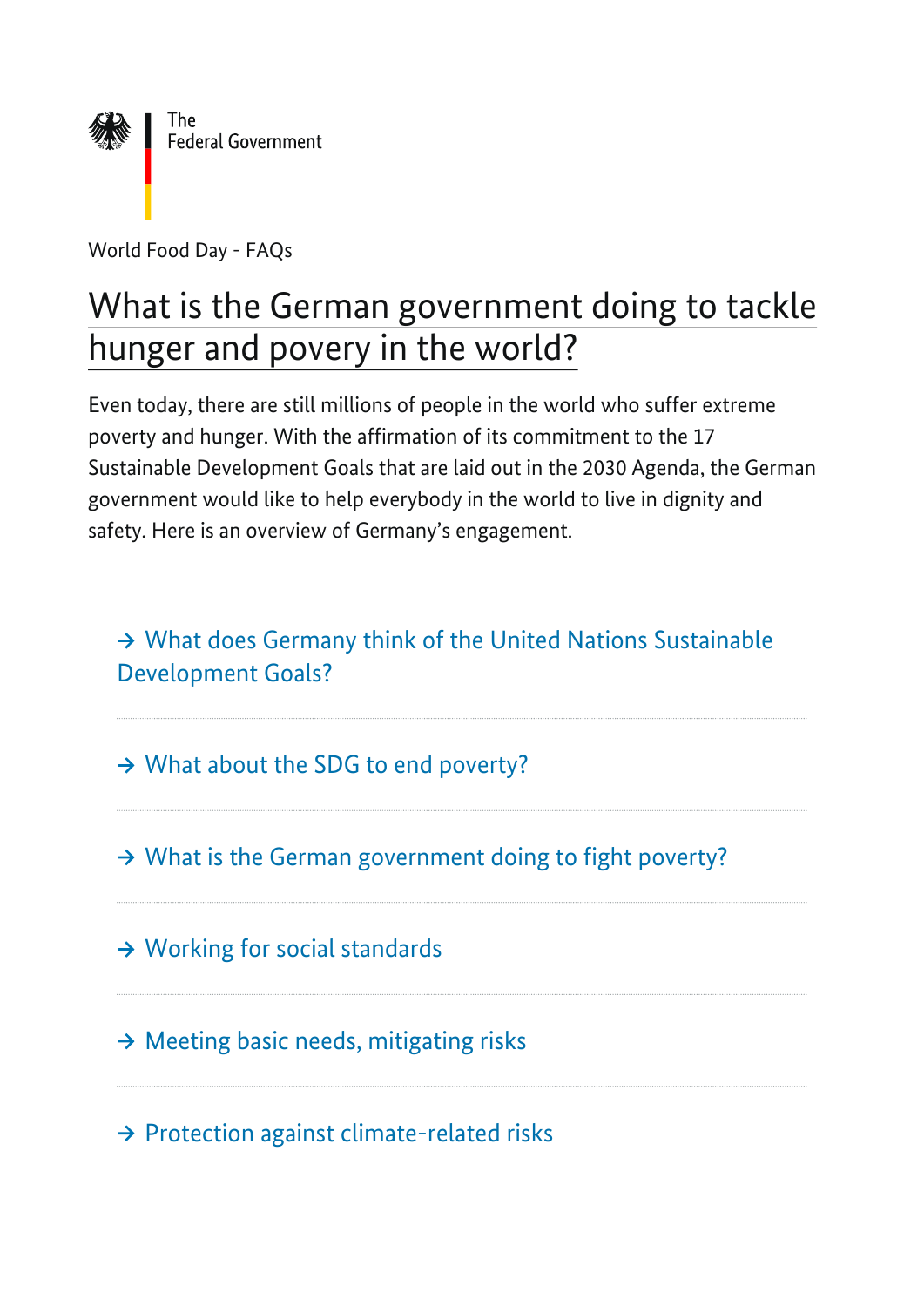$\rightarrow$  What about the goal of combating hunger?

 $\rightarrow$  [What is the German government doing to fight hunger in the](#page-6-0) [world?](#page-6-0) 

 $\rightarrow$  [Overcoming hunger and malnutrition](#page-6-1)

 $\rightarrow$  [Support for the Food and Agriculture Organization \(FAO\)](#page-6-2)

 $\rightarrow$  [Using and networking research](#page-7-0)

 $\rightarrow$  [Fostering research on the ground](#page-7-1)

#### <span id="page-1-0"></span>What does Germany think of the United Nations Sustainable Development Goals?

The United Nations celebrates its 75<sup>th</sup> anniversary in October 2020. To mark the occasion, Chancellor Angela Merkel reaffirmed Germany's commitment to the 17 Sustainable Development Goals (SDGs). The Federal Republic of Germany will continue to work to achieve these - "to achieve a world worth living in for all people".

No poverty (SDG 1) and Zero hunger (SDG 2) are the first two Sustainable Development Goals laid out in the United Nations 2030 Agenda. They are also two of the main objectives of the German government's development policy. They are ambitious challenges that affect everybody on this planet. "The international community has taken on a lot with its 2030 Agenda for the next 15 years," said Chancellor Angela Merkel back in 2015, when the United Nations first adopted the 2030 Agenda. This year, Angela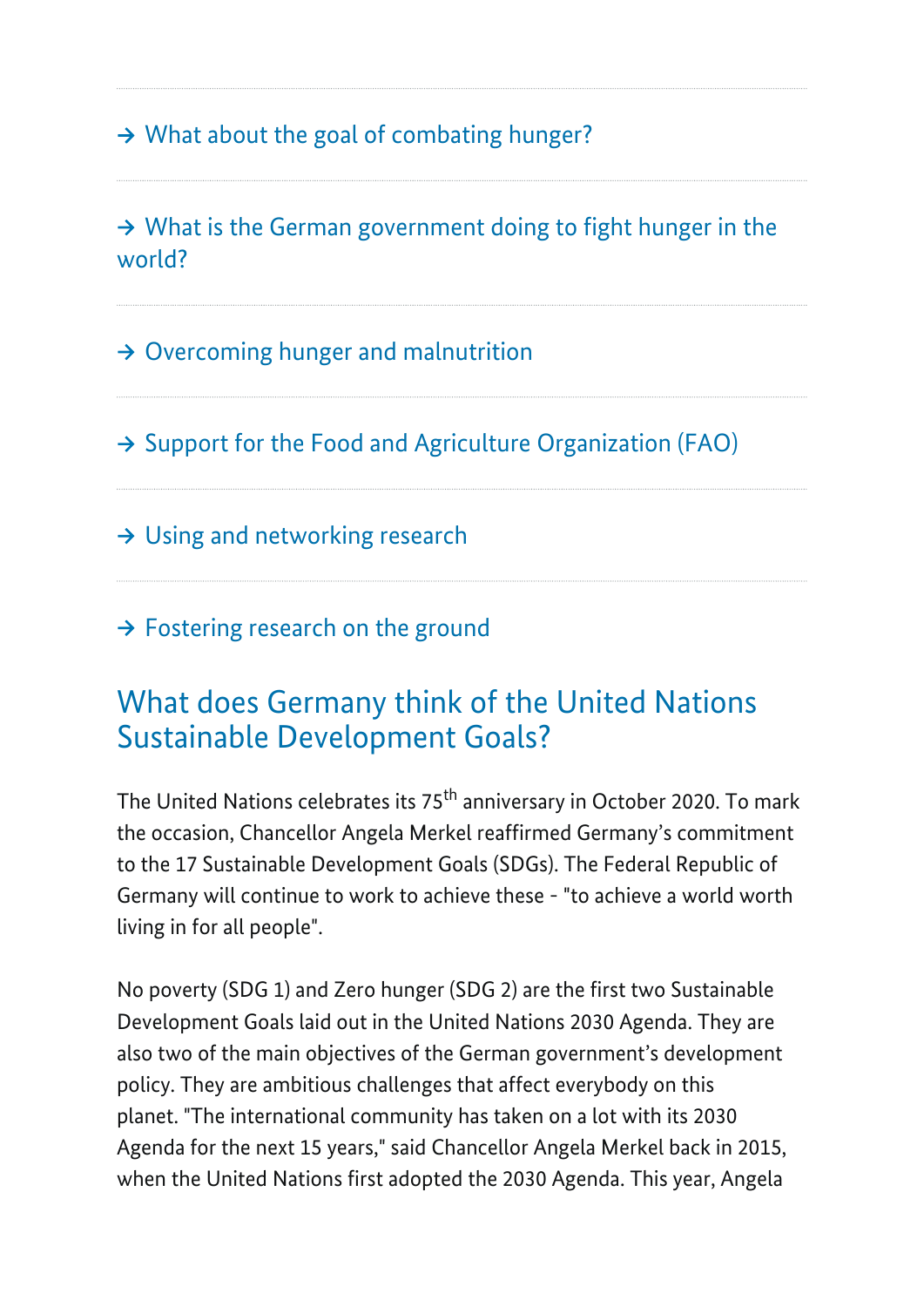Merkel warned that the SDGs would not be achieved "at the current rate of progress". "So the countries of this world must redouble their efforts," declared the Chancellor.

With the 2030 Agenda, the international community aims to enable people to live in dignity worldwide, while sustainably preserving vital natural resources. This has an economic, an environmental and a social dimension. All states are called on to align their actions with these imperatives. Germany was quick to commit to an ambitious implementation.

On the website **"Die Glorreichen 17"** (the magnificent 17), you can find out more about the Sustainable Development Goals.

Germany's contribution to realising the 2030 Agenda is the further development and implementation of Germany's **National Sustainable Development Strategy**. Chancellor Angela Merkel has invited all citizens to get involved in the online consultations which are scheduled to run until October to update the National Sustainable Development Strategy. The German government will then revise the existing draft document on the basis of the outcome of this dialogue. The new Strategy should be adopted in the first half of 2021.

 $\geq$  To the top

#### <span id="page-2-0"></span>What about the SDG to end poverty?

By 2030 extreme poverty is to be eradicated – that is what Sustainable Development Goal (SDG) 1 says. In 2015, the World Bank estimated that 700 million people worldwide lived in extreme poverty. As a result of the COVID-19 pandemic, up to 100 million more people could join them in 2020 alone.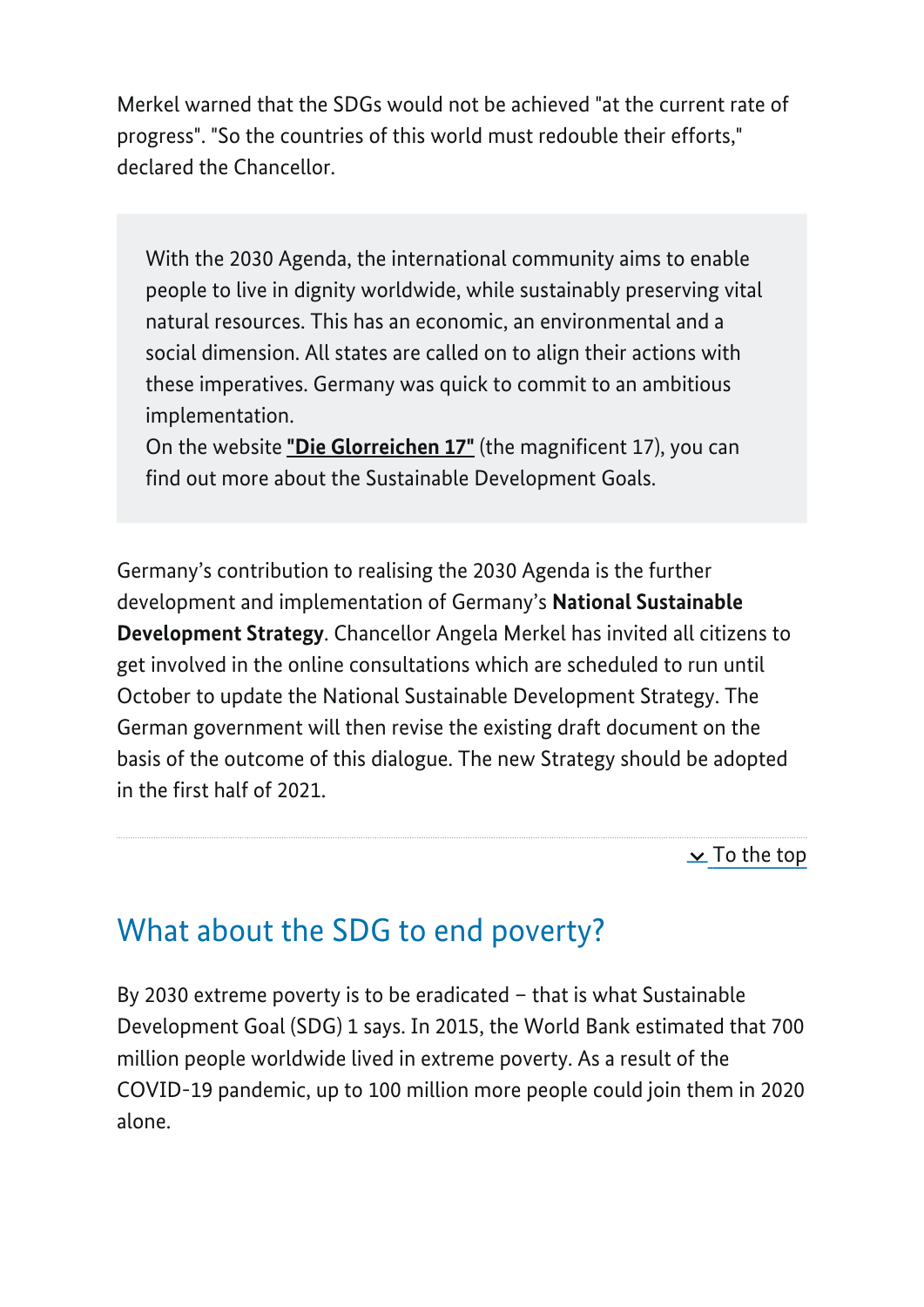The World Bank defines extreme poverty as having less than 1.90 US dollars a day to live on. If we extend the definition to include other factors such as education, health and standard of living, more than 1.3 billion people suffered multidimensional poverty according to the Global Multidimensional Poverty Index 2019.

 $\mathbf{\underline{\times}}$  To the top

### <span id="page-3-0"></span>What is the German government doing to fight poverty?

Poverty reduction is a top priority for Germany's development cooperation. Germany is working for

- Fair working conditions
- A living minimum wage, and
- Corporate responsibility on the part of German businesses in partner countries.

This can be seen in concrete terms, for instance, in Germany's support for initiatives like the  $\blacktriangle$  <u>[Partnership for Sustainable Textiles](https://www.textilbuendnis.com/en/)</u> and the [German Initiative on Sustainable Cocoa.](https://www.kakaoforum.de/en/) 

 $\geq$  To the top

# <span id="page-3-1"></span>Working for social standards

Germany is also promoting social standards in other global supply and value chains, including coffee and cashew nuts, to ensure that the people at the end of the supply chain can live on what they earn and give their children an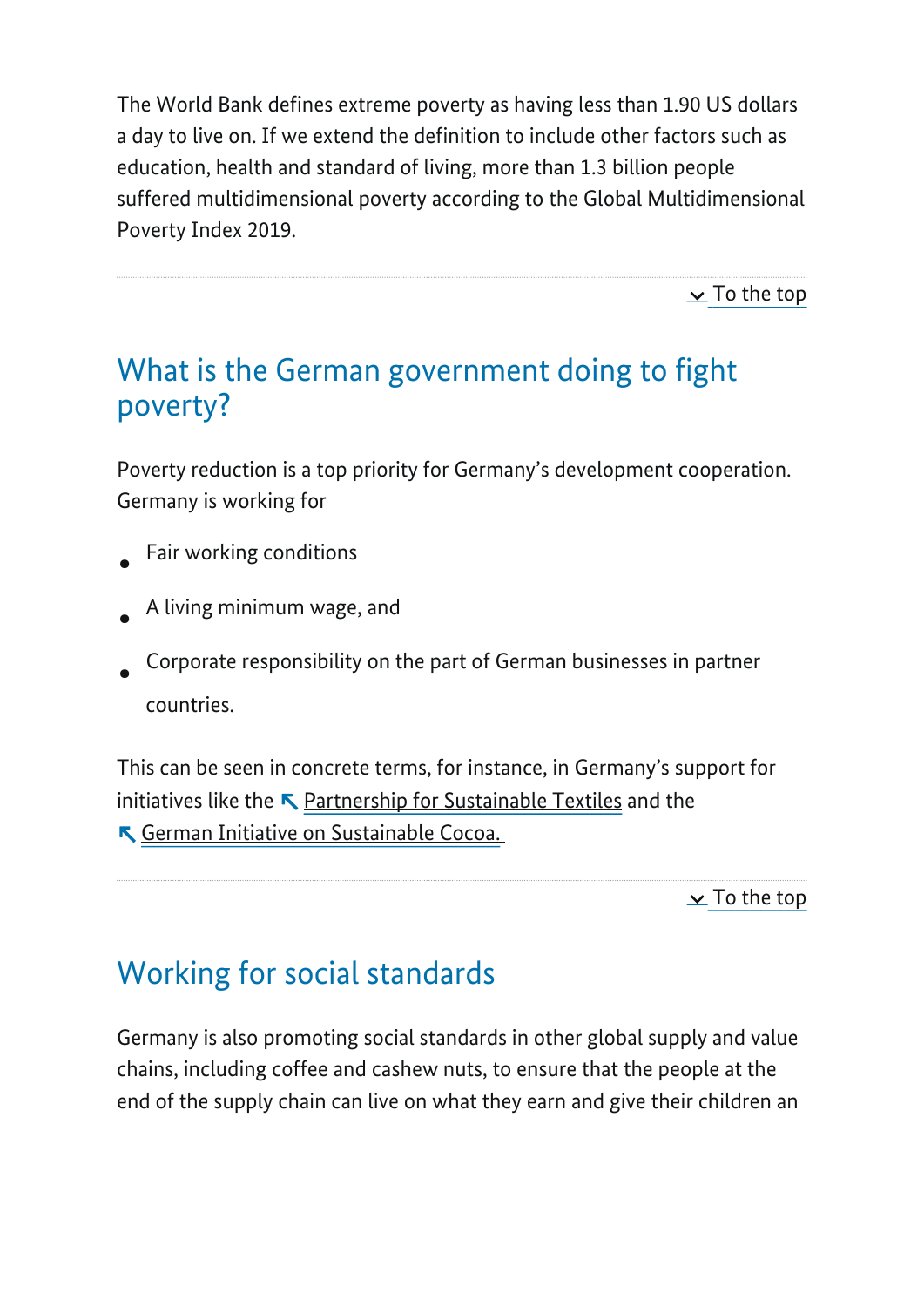education. Within the framework of the G7/G20 Germany is also engaging to achieve decent jobs, gender equality and a fair technological transformation.

 $\ge$  To the top

# <span id="page-4-0"></span>Meeting basic needs, mitigating risks

Germany is supporting social welfare systems in partner countries that enable particularly poor and disadvantaged people to meet their basic needs and take steps to protect themselves against risks. Here are some examples:

- In **India,** since 2018, some 500 million people have been covered by a state-funded heath insurance scheme that is free of charge for users; German advisers helped build the system.
- The **government of Malawi** is receiving support to help it finance and realise social cash transfers for almost 600,000 people.
- In **Burkina Faso,** as of 2020, a system of cash transfers put in place with German support will help improve food and nutrition security for women and children.

 $\ge$  To the top

# <span id="page-4-1"></span>Protection against climate-related risks

Under Germany's G7 Presidency, the **N** [InsuResilience Global Partnership](https://www.insuresilience.org/) was launched. The global initiative is developing climate-risk financing and insurance. The goal is to provide poor and vulnerable people with protection against climate-related risks, which is becoming increasingly important. By 2025, 500 million people in developing countries are to have insurance that covers them for natural disasters and climate shocks.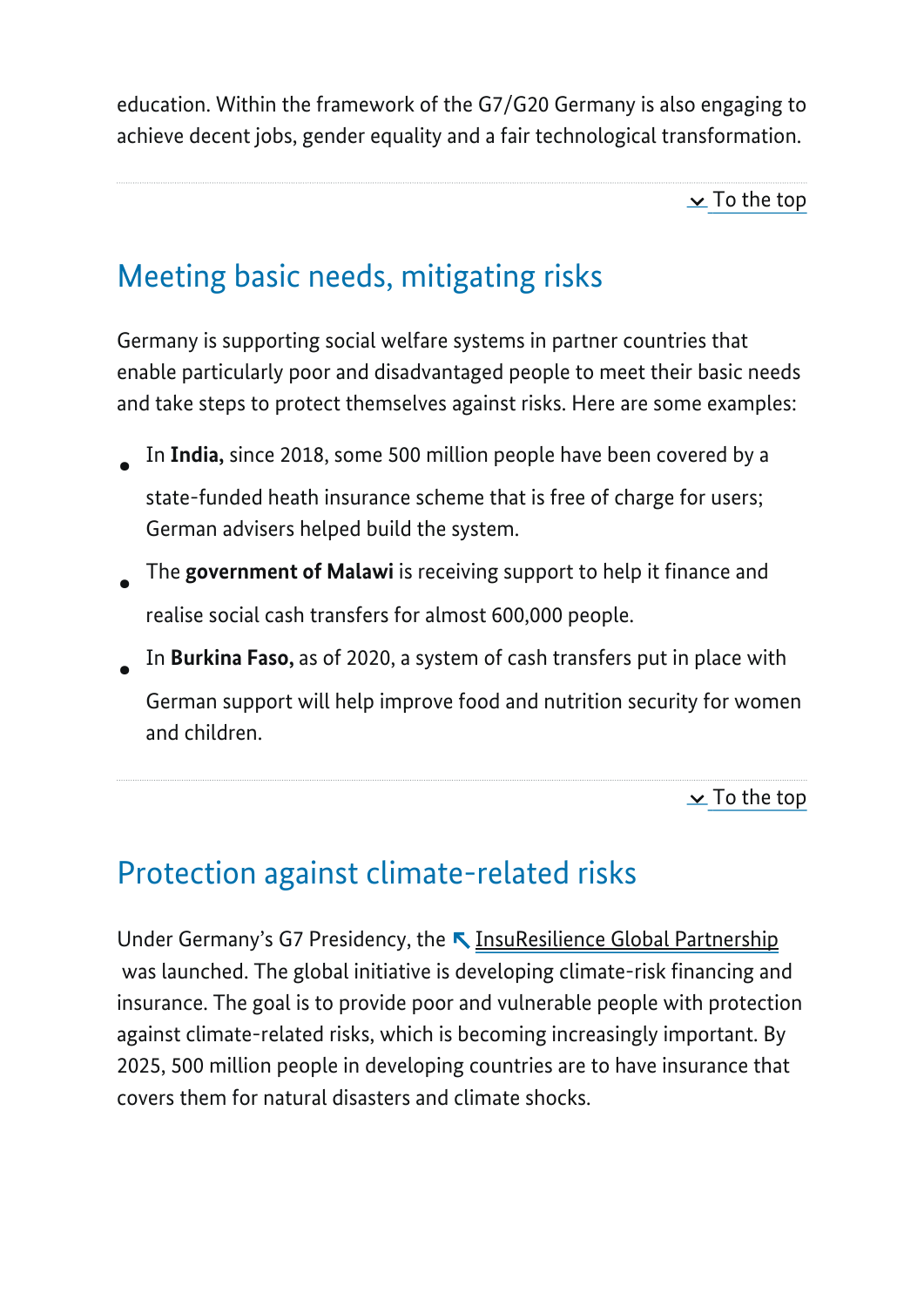The  $\blacktriangledown$  <u>Sahel Adaptive Social Protection Program</u> is helping the Group of Five Sahel states (G5) and Senegal to establish and develop social welfare systems, enabling them to adapt and retain their ability to act in climaterelated crises. Since 2018, Germany has been involved in this programme. In 2020 it was topped up with German funding to help the Sahel states to mitigate the socioeconomic consequences of the COVID-19 pandemic with the help of social welfare measures.

 $\mathbf{\underline{\times}}$  To the top

# <span id="page-5-0"></span>What about the goal of combating hunger?

It is estimated that slightly over two billion people are currently malnourished; some 821 million people are affected by hunger and chronic undernourishment. In 2019, 144 million under-fives were chronically undernourished. More than two billion people are overweight or adipose – increasingly also in developing countries. Half of the world's population is thus not adequately fed. The **consequences of the COVID-19 pandemic** have further increased the pressure on the worldwide food and nutrition situation. The number of people who are acutely affected by food insecurity, could double to 265 million by the end of 2020 according to the World Food Programme.

In October 2020, Chancellor Angela Merkel stressed that "we cannot afford to rest" in view of the fact that "in spite of the declared goal of the international community to end hunger in the world by 2030, and the huge efforts of the World Food Programme, an incredible number of people are having to suffer hunger – over 820 million people". The efforts of the international community should be stepped up. Like so many other major challenges of our time, hunger in the world can "only be eradicated if we pull together ".

 $\ge$  To the top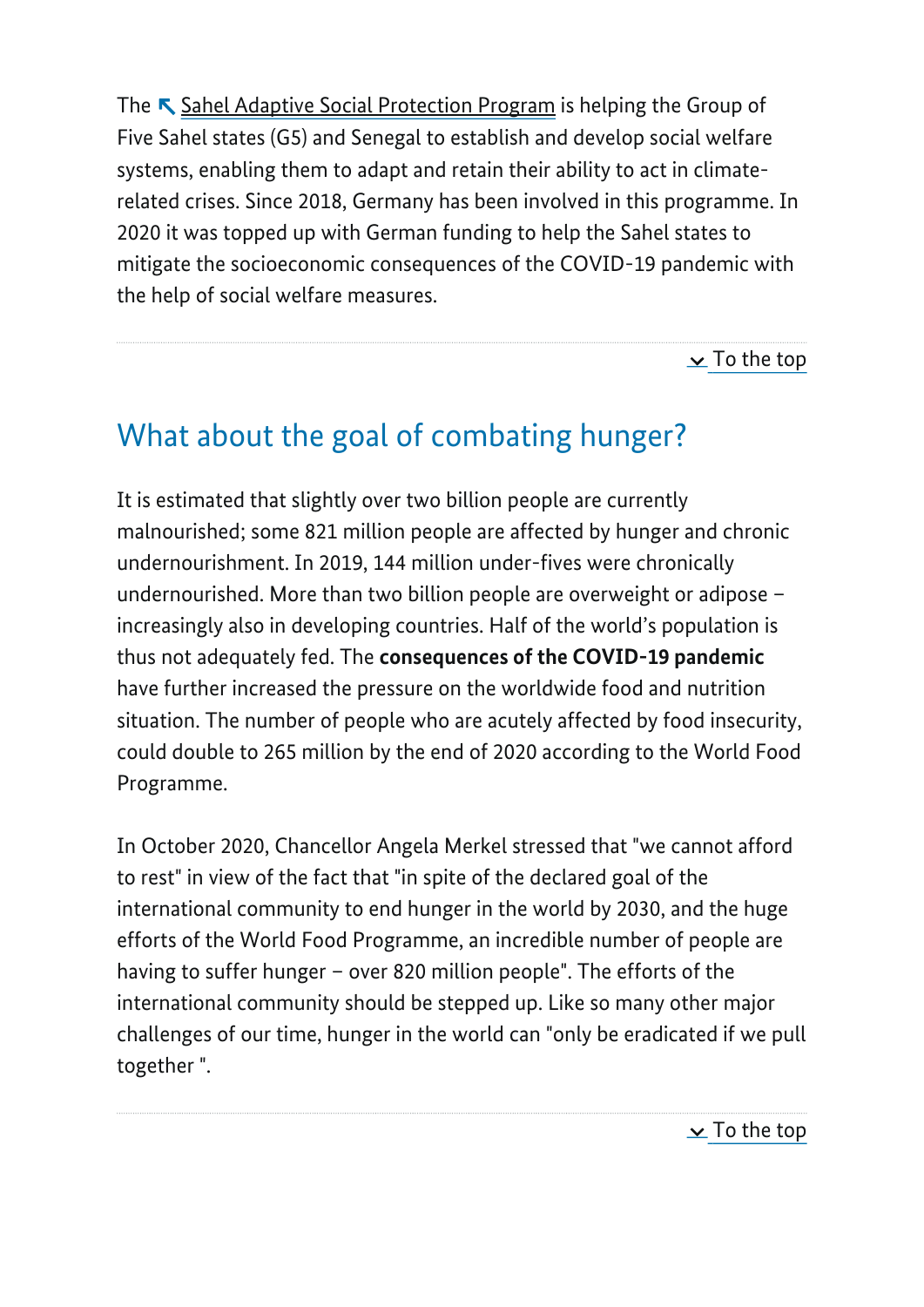### <span id="page-6-0"></span>What is the German government doing to fight hunger in the world?

About **1.5 billion euros** of German development cooperation funds a year are dedicated to food security, and the promotion of agriculture and rural development in developing countries. In the Federal Ministry for Economic Cooperation and Development's special initiative **[One World – No Hunger, which was](https://www.weltohnehunger.org/home.html)** established in 2014, these areas are declared a development policy priority.

 $\geq$  To the top

#### <span id="page-6-1"></span>Overcoming hunger and malnutrition

The aim is to overcome hunger and malnutrition in developing countries and put in place the preconditions to ensure that the growing world population can be adequately fed with a balanced diet, now and in the future. One World – No Hunger focuses on particularly acutely affected countries and is currently financing **more than 300 projects**. It is counting on partnerships with civil society, the science and research community and the business community, in order to mobilise all forces in the fight against hunger and malnutrition, and poverty which is the main root cause.

 $\ge$  To the top

### <span id="page-6-2"></span>Support for the Food and Agriculture Organization (FAO)

Since 2002 the Federal Ministry of Food and Agriculture has used a Bilateral Trust Fund (BTF) to assist FAO projects designed to overcome hunger and undernourishment. The projects aim to help states ensure a qualitatively and quantitatively balanced diet. With the UN Food and Agriculture Organization (FAO), partners in affected countries and other international organisations,